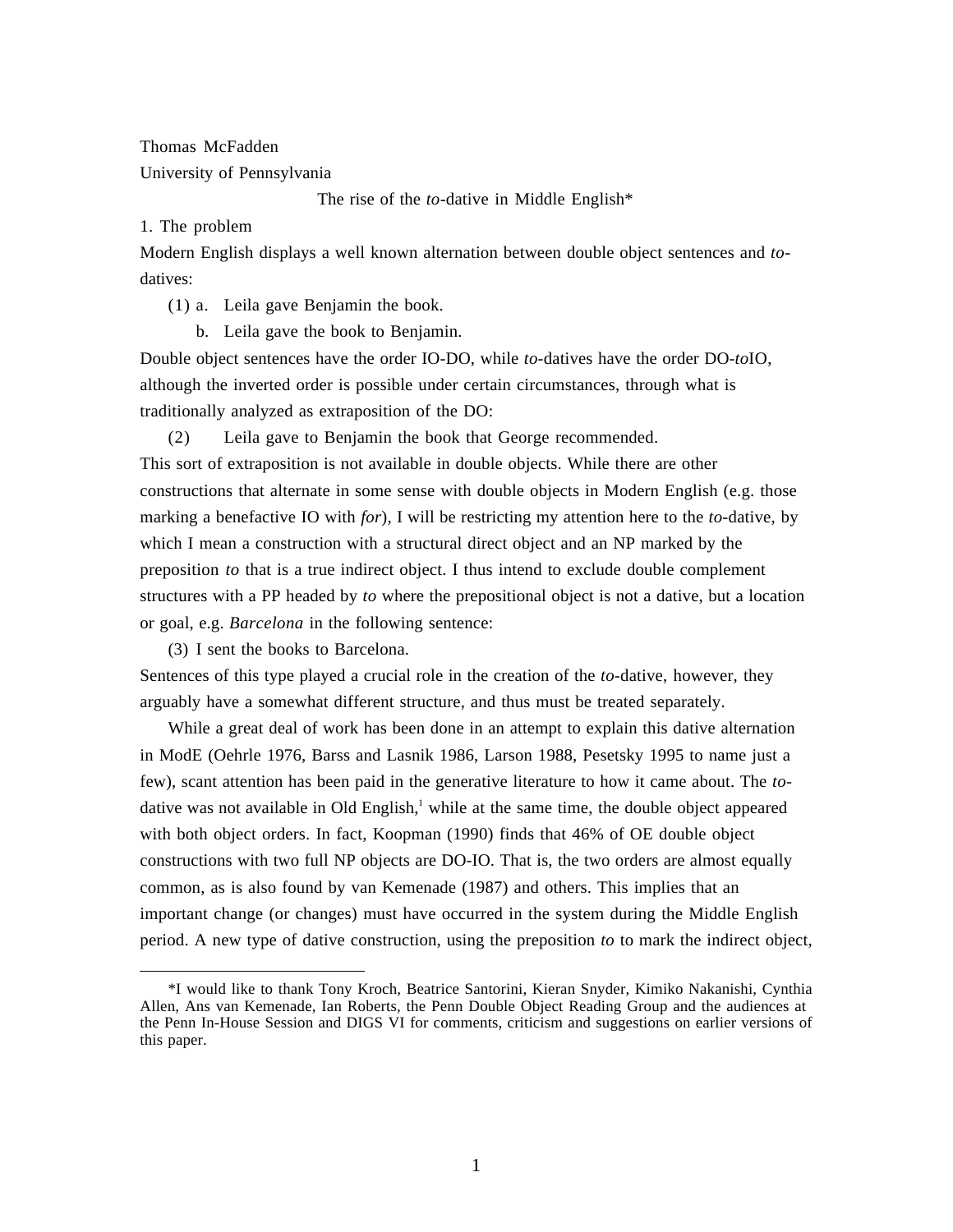was created, in which DO-IO order was clearly preferred. In addition, the old double object came to no longer allow this DO-IO order. It is traditionally assumed that this apparent replacement of one ordering in the double object by the new *to-*dative is due to the fact that the *to-*dative was created to remedy the ambiguities caused by the collapse of case distinctions in early Middle English. The reasoning is that when dative and accusative case could no longer be distinguished overtly, the freedom of object ordering caused ambiguity. Presumably, the use of *to* as a marker of dative case would have had its origin in sentences like (3) above. If the goal were human, rather than inanimate, it is plausible that a reanalysis could have taken place, by which *to* was not a goal marker, but simply a marker of dative case, due to the semantic overlap between animate goals and dative recipients.

These traditional assumptions are most likely correct in their central insights, and I will not challenge them here. However, we would like to have a more explicit account which might enlighten the ongoing debate over how to represent Modern English dative sentences. Specifically, how can we model the Old English constructions in terms of current theories, and what exactly is the formal nature of the changes that occurred? In other words, what relation do the OE constructions bear to the ModE ones?

# 2. A hypothesis

 $\overline{a}$ 

While there are several ways to imagine what may have happened, in this paper I will pursue what seems to be the most simple hypothesis, and see what results it yields. Since in some sense the *to-*dative replaced the old DO-IO double object, I propose that they in fact have the same structure, differing only in the marking on the IO, with *to* replacing case marking when it is lost. That is, I will argue that the *to-*dative is a direct continuation of the old DO-IO order, while the modern double object is, unsurprisingly, the continuation of the old IO-DO order. Harley (1999), adapting the models of Larson 1988 and Pesetsky 1995, proposes structures for modern English that can model this hypothesis:

<sup>&</sup>lt;sup>1</sup> This is not entirely an uncontroversial statement. See Mitchell (1985) vol. 1 p. 512f. for discussion of some counterexamples. While it seems that precursors of the *to*-dative existed in OE, the truly dative construction did not occur productively until later.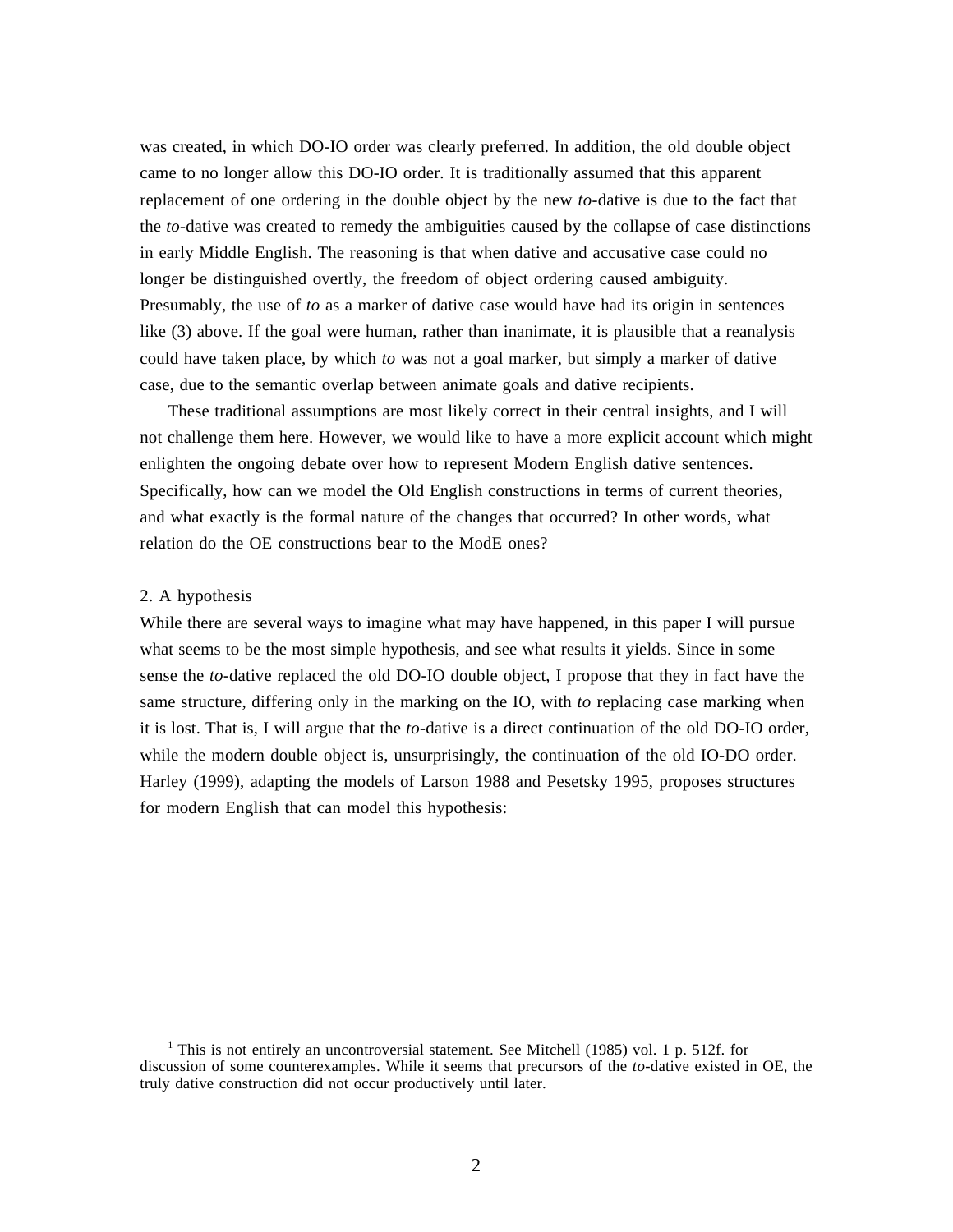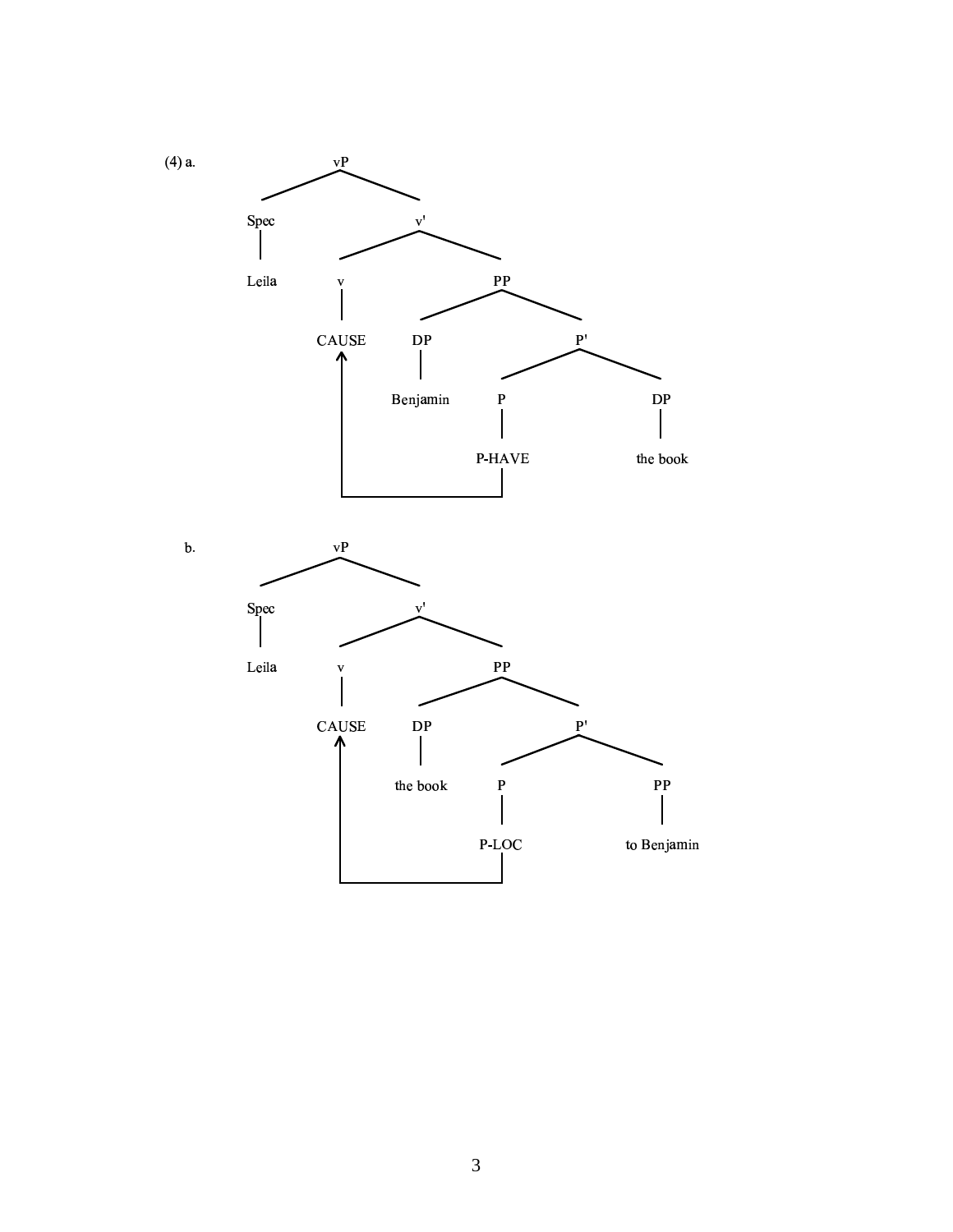In each structure, an abstract preposition raises to v, where it combines with CAUSE to yield *give*. Crucially, the distinction between the double object in (4a) and the *to*-dative in (4b) lies in the underlying c-command relations (and by extension ordering) of the two objects as subcategorized by these elements  $P_{HAVE}$  and  $P_{LOC}$ . It does not depend on the overt preposition *to*, which is structurally distinct from  $P_{\text{LOC}}$ . This means that the type of dative sentence where the DO c-commands the IO need not involve an overt preposition. This allows us to posit that (4b) is the structure that corresponds to both the old DO-IO double object and the later *to*dative. Double objects with IO-DO at any period would then of course have the structure in (4a).

Analyzing the two varying orders in double object sentences in this way has a precedent in Collins and Thráinsson (1996). The structure they propose for IO-DO double objects in Icelandic is nearly identical to the one above, and they explicitly assume that the DO-IO order corresponds to a prepositional ditransitive with a null preposition, rather than being derived by movement from the other order. Furthermore, they incorporate these structures into a theory of functional projections that allows them to fit in with Minimalist principles of movement and case checking.<sup>2</sup>

# 3. The study

 $\overline{a}$ 

Thus the hypothesis receives a natural formal interpretation within current syntactic theory, and is testable. The main body of this paper will be devoted to determining whether it is supported by empirical evidence. The ME data for this paper have been drawn from the *Penn-Helsinki Parsed Corpus of Middle English, second edition* (Kroch and Taylor 2000), using the *CorpusSearch* program (Randall 2000). The *PPCME2* is a 1.2 million word corpus, annotated for syntactic structure to allow detailed computerized searches. The texts in the corpus are divided by date into four periods: M1 (1150-1250 CE), M2 (1250-1350), M3 (1350-1420) and M4 (1420-1500). Searches for sentences with *to-*datives had to be constrained so as not to include verbs that occur with PP complements with allative *to* (like *send* and *bring*), since true datives and transitives with PP complements are necessarily parsed identically in the corpus. Thus my data are restricted to clauses with the verbs *give, grant, show, teach* and *tell* (or rather their ME predecessors), which are the five most common double object verbs in the corpus, together making up well over half of all the examples.

In order to test the proposed hypothesis, a series of questions will be addressed in the following sections. In section 4 I will examine the evidence for when and where the *to-*dative first appeared, especially relative to when case marking was lost. According to my hypothesis,

 $2^2$  See Collins and Thráinsson 1996 for extensive discussion of this rather interesting problem.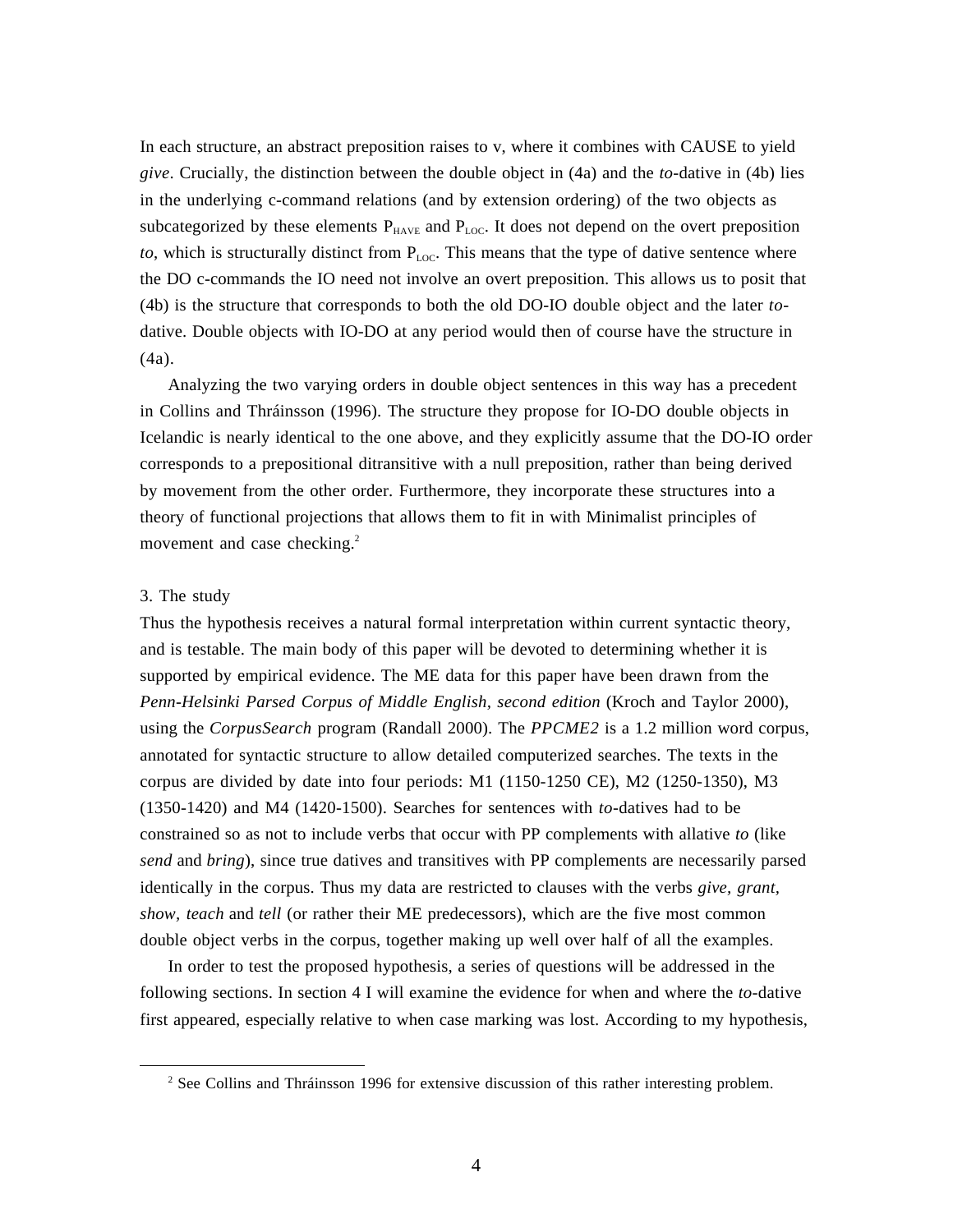the two occurrences should be simultaneous. Following this I will begin to discuss the complicated subject of object orders, about which my hypothesis makes very specific predictions. In section 5 I will first discuss the issues of getting at underlying structure from surface orders in ME and then will give an overview of surface orders with two full NP objects. In section 6 I will examine the role that extraposition plays in the surface ordering of objects and show how the consideration of heaviness can reduce uncertainty in the data discussed in section 5. In section 7 I will consider sentences where a full NP precedes a pronoun, and in section 8 I will look at binding data.

# 4. The appearance of the *to*-dative

The *to-*dative first appears in limited numbers in texts of the M1 period with the five verbs mentioned above. However, relative to the double object, it is quite rare, and several of the texts have no examples of it at all, as can be seen in Table 1. One of these, the *Kentish Homilies* is a short text with only four ditransitive clauses in total, thus the lack of *to-*datives may be a statistical accident. On the other hand, the *Trinity Homilies* has a full 59 double object sentences and no *to-*datives, making it very likely that these were unavailable in the grammar underlying the composition. In all, 7.9% of datives in period M1 are *to-*datives. In texts that actually have one or more *to-*datives, the percentage is 10.8.

# **Table 1**

| Text                    | Double Objects | to-Datives     | $%$ to-Datives |  |
|-------------------------|----------------|----------------|----------------|--|
| <b>Kentish Homilies</b> | 4              | $\theta$       |                |  |
| Peterborough Chronicle  | 12             | $\theta$       | 0              |  |
| Ormulum                 | 107            | 8              |                |  |
| Vices & Virtues         | 35             |                | 2.8            |  |
| <b>Trinity Homilies</b> | 59             | $\Omega$       | $\Omega$       |  |
| Katherine Group         | 21             | 6              | 22.2           |  |
| <b>Lambeth Homilies</b> | 36             | $\overline{c}$ | 5.3            |  |
| Ancrene Riwle           | 40             | 10             | 20             |  |
| <b>Total M1</b>         | 315            | 27             | 7.9            |  |
| Kentish Sermons         | 10             | $\theta$       | $\Omega$       |  |
| Ayenbite of Inwyt       | 30             | 16             | 34.8           |  |

### **Construction choice in M1 and Kentish M2**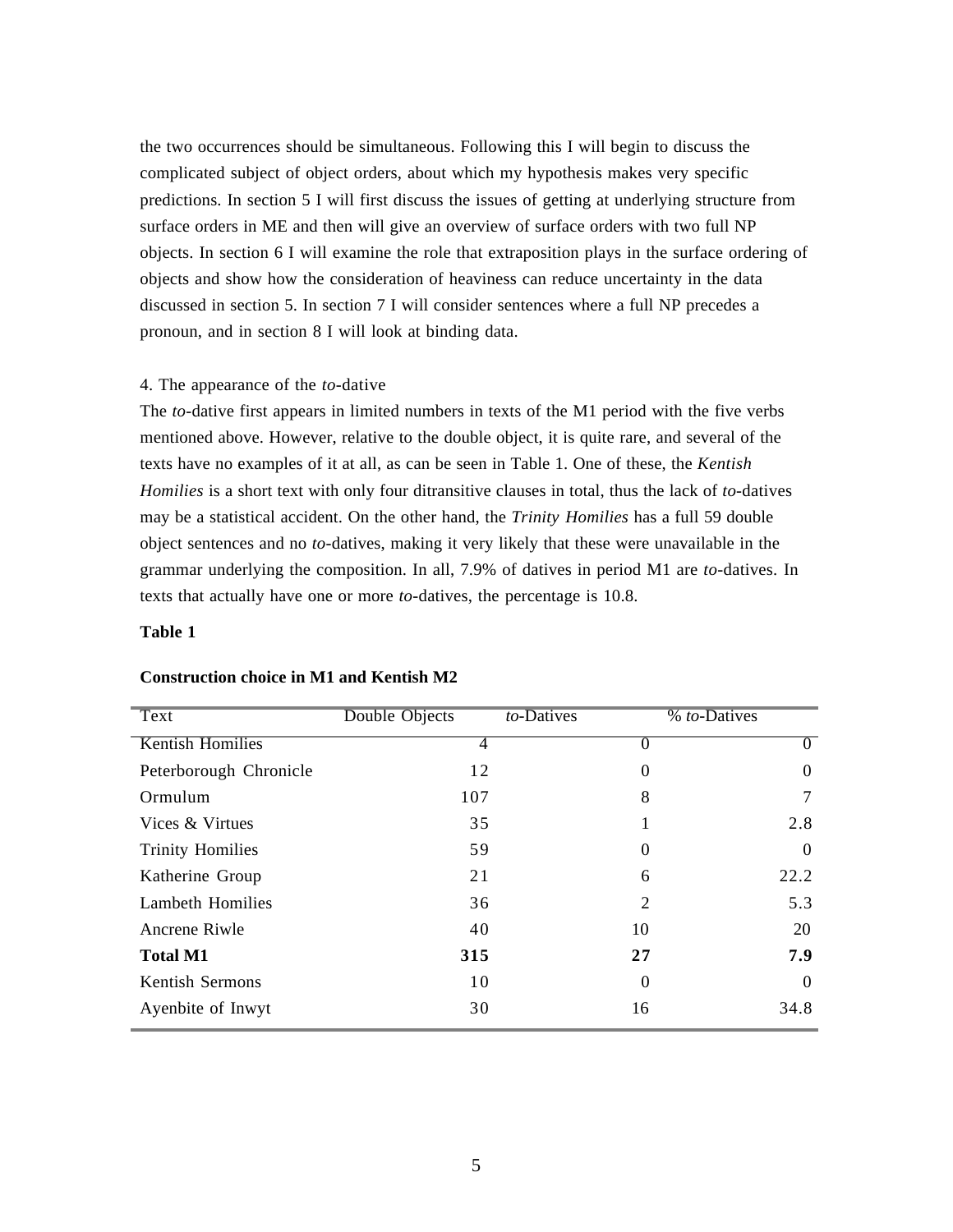This supports the assertion that EME is when the *to-*dative first appeared, since we have here a mixture of some texts lacking it entirely with others that exhibit it to a limited extent. Not surprisingly, this early phase of ME is also when the morphological case system collapsed in most dialects.<sup>3</sup> The prediction that the two should pattern together in the data is in fact borne out and can be observed particularly well in four texts. *The Peterborough Chronicle* and the aforementioned *Trinity Homilies* have no *to-*datives compared to a non-trivial number of double objects.<sup>4</sup> *Vices and Virtues* and the *Lambeth Homilies* have 1 and 2 *to-*datives respectively, again beside large numbers of double object sentences. Not coincidentally, all four of these texts retain some morphological distinction between dative and accusative case. *Peterborough* and *V & V* are specifically discussed by Allen (1995) in this respect. It is important to note that we should expect some variation within a text between case marking and the use of the *to-*dative at this time, since we are dealing with written documents which may preserve literary archaisms alongside innovations. Also, because syntactic change is involved, we should expect some amount of grammar competition (see e.g. Kroch 1999). This will complicate our work at all stages. What we do not expect under the current hypothesis would be one object marked with both *to* and distinctive dative case, and in fact I have found none. $5$ 

In the period labeled M2 in the Corpus, the *to-*dative has quite suddenly become a fully viable option, indeed it is somewhat more common than the old double object construction. All told, 129 of 247 ditransitive sentences (52.2%) are *to-*datives, but of most interest are the two texts where this percentage is the lowest. They are the *Kentish Sermons*, with 0 *to*-datives beside 10 double objects and the *Ayenbite of Inwyt*, with 16 *to-*datives out of 46 total ditransitives (34.8%). Both of these texts are Kentish, generally regarded as the most conservative dialect of this period. Allen (1995) shows that the *Ayenbite* in particular retains the dative-accusative distinction in pronouns a full century after it has been lost elsewhere. Given this, the fact that the text has any *to-*datives at all is of interest, but their relatively low frequency of occurrence is interpretable.<sup>6</sup> Aside from Kentish, the distinction between dative

<sup>&</sup>lt;sup>3</sup> See Allen 1995 for lengthy discussion and analysis of when and how the case distinctions were lost in the various dialects.

<sup>&</sup>lt;sup>4</sup> It must be stressed again that all of the data presented are restricted to the five most common ditransitive verbs as laid out in section 3 (except for those on double object ordering in section 5, which have been expanded as is explained there). Statements on the occurrence of construction types in certain texts refer only to these verbs.

<sup>5</sup> I exclude here cases where a noun marked by *to* also has an -*e* suffix. Although this ending historically marks the dative, Allen shows that at this late stage, it only appears on prepositional objects, and thus is at most a marker of prepositional case, at least a formulaic archaism.

<sup>&</sup>lt;sup>6</sup> A possible explanation for these facts is that the native dialect of the author (one Dan Michel) retained the case distinction and did not have the *to-*dative. The surrounding dialects with which he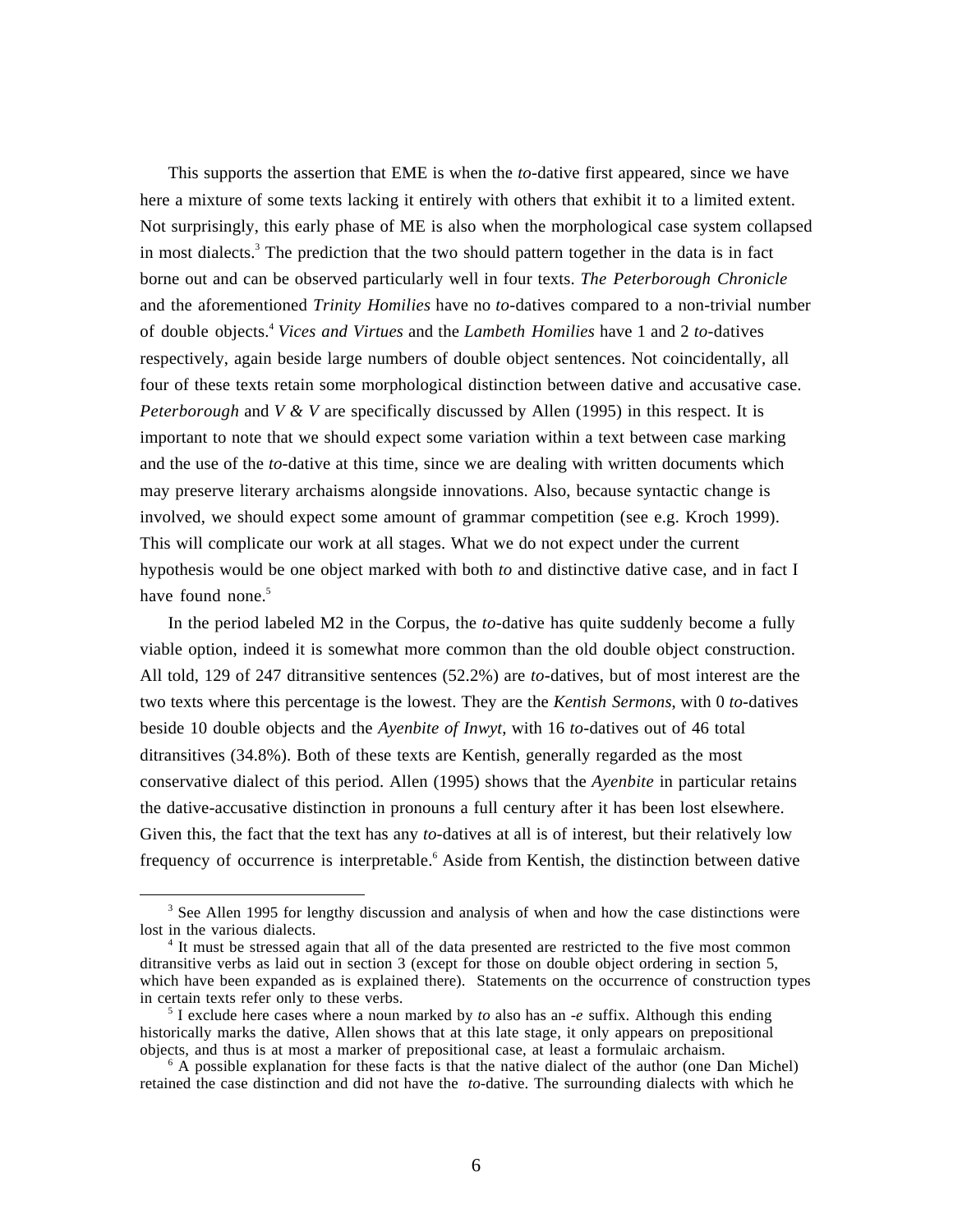and accusative had been lost entirely, and the *to-*dative had become a fully viable option. From this point on, no text with more than 5 total dative sentences lacks the *to-*dative entirely. Thus the data surrounding the appearance of the *to-*dative are in agreement with the idea that the loss of case is involved.

### 5. Object ordering

 $\overline{a}$ 

It is by now well known that surface ordering of elements in Old and Middle English displays a wide range of variation that can only be properly understood after several movement processes have been accounted for (see especially van Kemenade 1987). In order to determine what base orders were available in ME datives, and thus gain insight into the underlying structures, we must eliminate from consideration sentences where one of the objects has moved from its base position. An object appearing before the subject of the sentence is taken to have been fronted via topicalization, thus disregarded. Also, personal pronouns, which were often clitics, cannot be considered in determining base orders except in one special case discussed in section 7. Furthermore, in cases where some form of the verb intervenes between the two objects, we must again assume that movement has occurred, generally scrambling of the first object. Finally, it has been shown by Pintzuk and Kroch (1985) and van Kemenade (1987) that Old and Middle English had a productive process of rightward movement of heavy elements. Determining when this has occurred is not always simple, and will be the subject of the next section.

First, however, we should examine the surface ordering facts presented in Table 2, beginning with those for the sentences without *to* marking. For the consideration of object order in double objects, I expanded my searches to include all verbs in the corpus, since double objects have a unique structure in the annotation used and the numbers here do not need to be compared with those for *to-*datives.<sup>7</sup> Due to the relatively low occurrence of double objects with two full NP objects (approximately 85% of double object sentences have at least one pronoun object), the data set here would be extremely small if we included only the five most common verbs.

came into contact had, however, already acquired this construction. Thus the text reflects his case system, but also includes examples of the *to-*dative, borrowed perhaps as markers of some literary style, and thus in smaller numbers than we might otherwise expect.

<sup>7</sup> A small number of verbs are, however, excluded, because they have multiple subcategorizations, making it impossible to say which object should be considered the direct and which the indirect. E.g. *binimen* could mean either 'to take something away from someone' or 'to deprive someone of something'.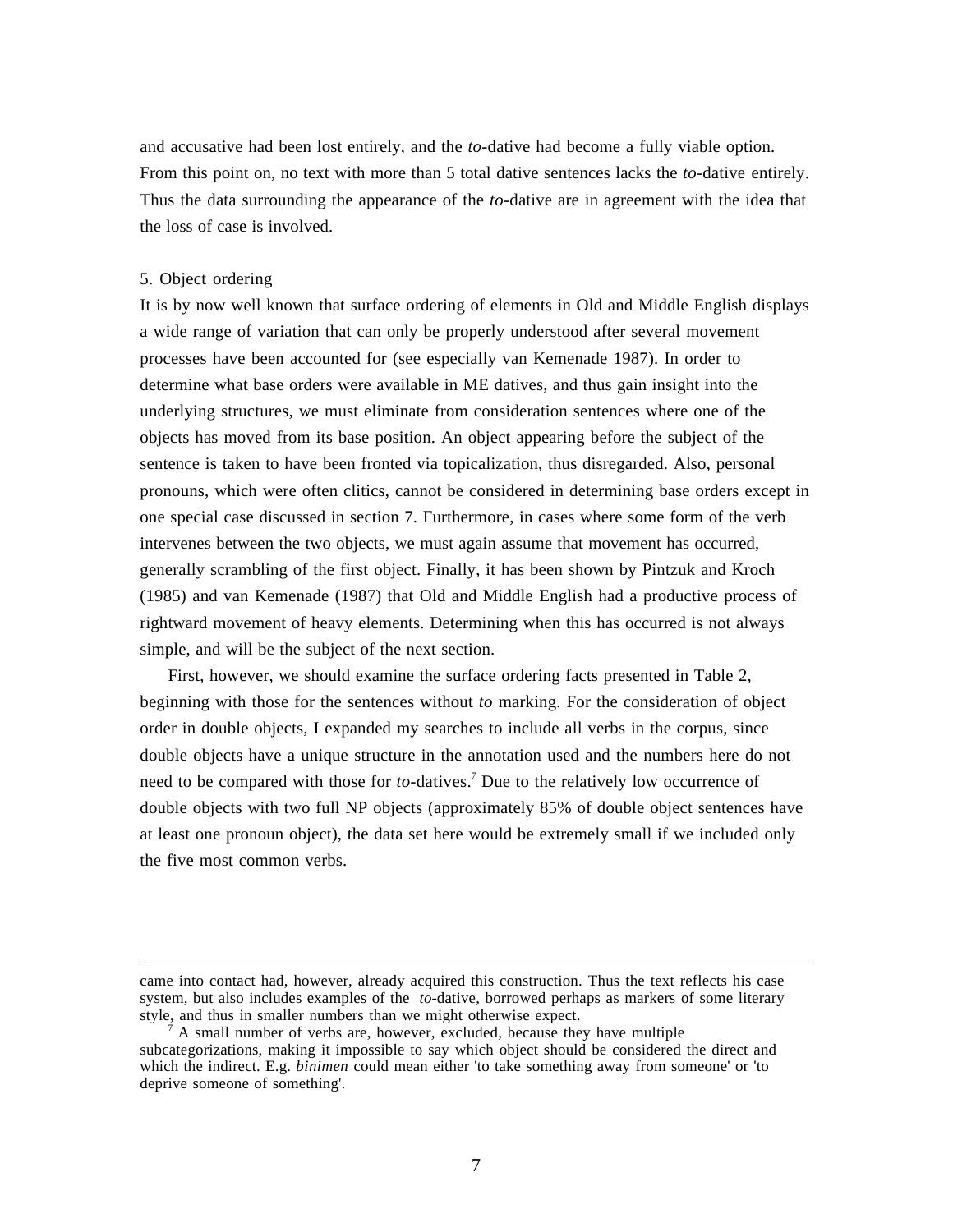### **Table 2**

| Surface ordering of full NP objects |                |
|-------------------------------------|----------------|
|                                     | Double Objects |

|                         | Double Objects |                  |          | to-Datives     |                |          |
|-------------------------|----------------|------------------|----------|----------------|----------------|----------|
| Text                    | $IO-DO$        | $DO$ - $IO$      | $%DO-IO$ | $IO-DO$        | DO-IO          | $%DO-IO$ |
| <b>Kentish Homilies</b> | $\overline{4}$ | $\boldsymbol{0}$ | 0.0      |                |                |          |
| Peterborough Chronicle  | $\overline{2}$ | 6                | 75.0     |                |                |          |
| Ormulum                 | 27             | 5                | 15.6     | 1              | 3              | 75.0     |
| Vices & Virtues         | 11             | 7                | 38.9     |                |                |          |
| <b>Trinity Homilies</b> | 22             | 13               | 37.1     |                |                |          |
| Katherine Group         | 7              | $\overline{2}$   | 22.2     | 1              | 2              | 66.7     |
| <b>Lambeth Homilies</b> | 12             | 11               | 47.8     | $\overline{2}$ | $\overline{4}$ | 66.7     |
| Ancrene Riwle           | 24             | 9                | 27.3     |                | $\Omega$       | 0.0      |
| Total M1                | 109            | 57               | 34.3     | 3              | 7              | 70       |
| Ayenbite of Inwyt       | 4              | $\overline{4}$   | 50.0     | $\Omega$       | $\mathfrak{D}$ | 100      |
| Total M2                | 18             | $\overline{4}$   | 18.2     | 5              | 47             | 90.4     |
| Total M3                | 85             | $\overline{0}$   | 0.0      | 33             | 147            | 81.7     |
| Total M4                | 60             | 0                | 0.0      | 14             | 30             | 68.2     |

From the beginning, there is a clear preference for the order IO-DO. However, in the early texts of the corpus, there is quite a bit of the inverse order, notably six of eight examples in the *Peterborough Chronicle*. For the M1 period as a whole, 34.3% of double object sentences with two full NP objects and no obvious movement of objects have the order DO-IO (57/166). This is what we expect, given that we know this order was nearly as common as the other in OE. Note that my hypothesis also makes a prediction about which texts should have this order. If it is true that the *to-*dative replaced DO-IO double objects, then this order should be common in texts that lack the *to-*dative and gone in those where the construction is fully established. This prediction seems to be correct. The same four texts that have few or no examples of the *to-*dative are the ones with the highest frequency of DO-IO order without *to*marking.<sup>8</sup> Furthermore, the *Ayenbite of Inwyt* is the only text in the corpus from the M2

 $\overline{a}$ <sup>8</sup> My hypothesis actually claims that DO-IO without *to*-marking should be impossible as a base order once the *to-* dative appears, while here we are speaking of surface orders. We might expect that DO-IO surface orders without *to* marking arise from extraposition of the IO, but this does not seem to be the case, as I will argue in section 6.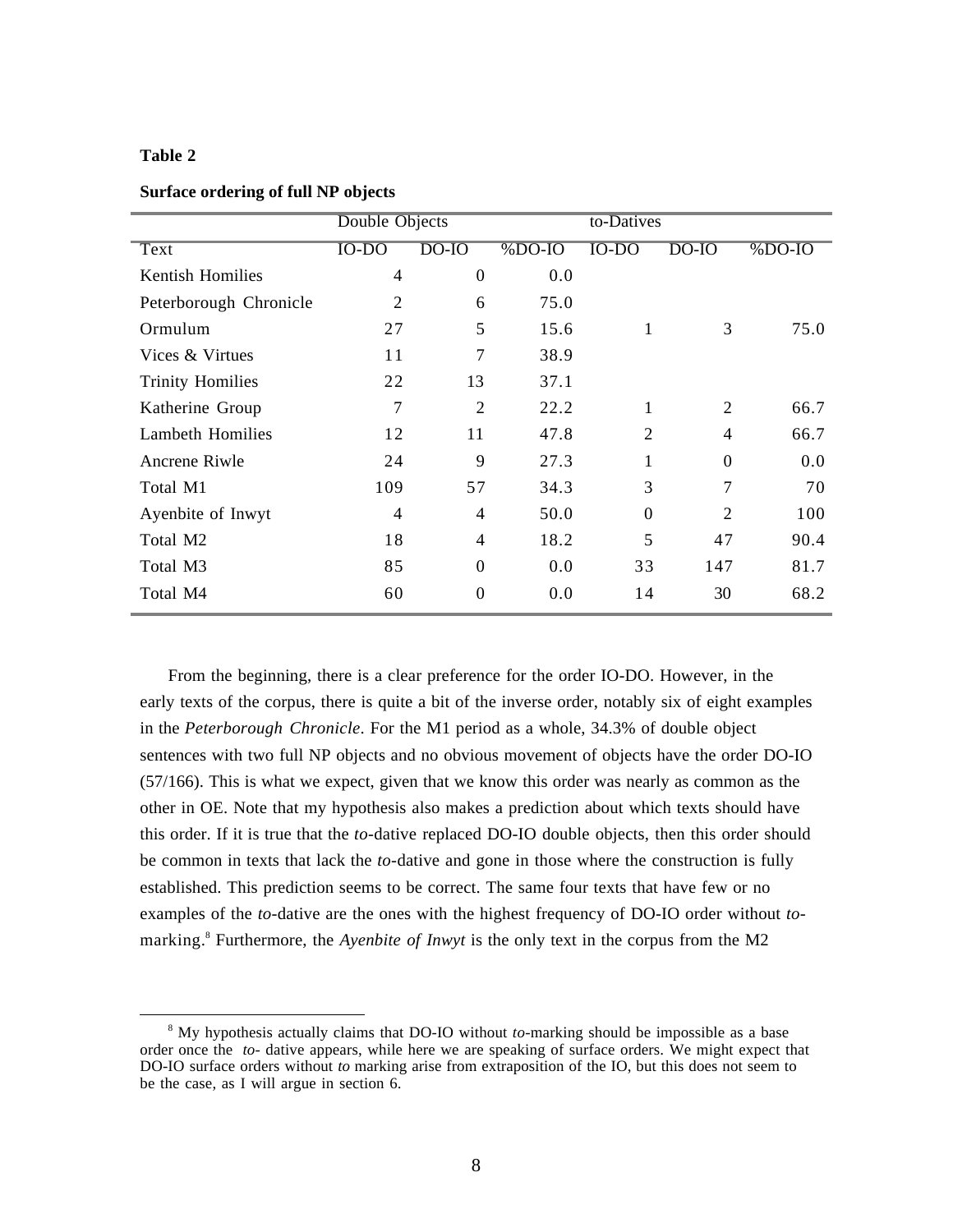period that has any examples of this order  $(4/8)$ , as expected if case distinctions have been lost outside of Kentish. Following this, IO-DO is categorical when the IO is not marked by *to*.

The facts for *to-*datives are somewhat more surprising. In period M1, we have only ten examples with two full NP objects and no obvious movement. Of the ten, seven are DO-*to*IO, the unmarked order in ModE. Following this, the numbers are larger, and we have similar findings, with DO-*to*IO preferred but far from categorical. In M2, 90.4% of sentences have the unmarked order (47/52). In M3 it is 81.7% (147/180) and in M4 68.2% (30/44). While the order *to*IO-DO is not ungrammatical in ModE, it is strongly marked, thus it is surprising that we should find 31.8% of sentences with this order as late as the M4 period. An explanation for this will be proposed in the following section.

#### 6. Extraposition

 $\overline{a}$ 

The main question that we must answer when considering movement is whether surface order variation results from base order variation or from movement processes. The hypothesis we are considering here says that there are indeed two base structures, and that in OE and EME these correspond to the two surface orderings of double objects with no prepositional marking. In later ME and ModE, on the other hand, these two structures would be differentiated by the presence of the preposition *to* marking the IO in the structure where the DO c-commands and precedes the IO (4b). Any deviation from this in the surface string would have to result from later movement processes. We have seen in the previous section that both expected surface orders are found in EME, while in later ME, DO-IO without *to*marking, which should be impossible as a base structure, is not even a possible surface order. However we find surface *to*IO-DO in large numbers. It remains then to be shown empirically that the two surface orders in EME correspond to two base orders, and that surface *to*IO-DO results from movement.

The only movement process that does not leave unambiguous evidence on the surface is what is called rightward extraposition. The most common realization of this type of movement in the relevant stages of English is heavy NP shift, a process found in many of the Germanic dialects by which heavy elements optionally move to the right edge of the clause.<sup>10</sup>

<sup>9</sup> Cynthia Allen, p.c., has indicated that there is a text from this period, *Robert of Gloucester's Chronicle,* which shows examples of this type, and yet seems to have lost the overt distinction between dative and accusative. She suggests that this could be related to the fact that the text is in verse. The unexpected order could also be explainable as an archaism preserved in the written language, but it is also possible that this structure was legitimately preserved in some dialects after the loss of case marking. This possibility will be addressed below.

<sup>&</sup>lt;sup>10</sup> How exactly this type of movement is to be analyzed depends of course on one's theoretical leanings regarding rightward movement. While a Kaynean analysis of this type of movement is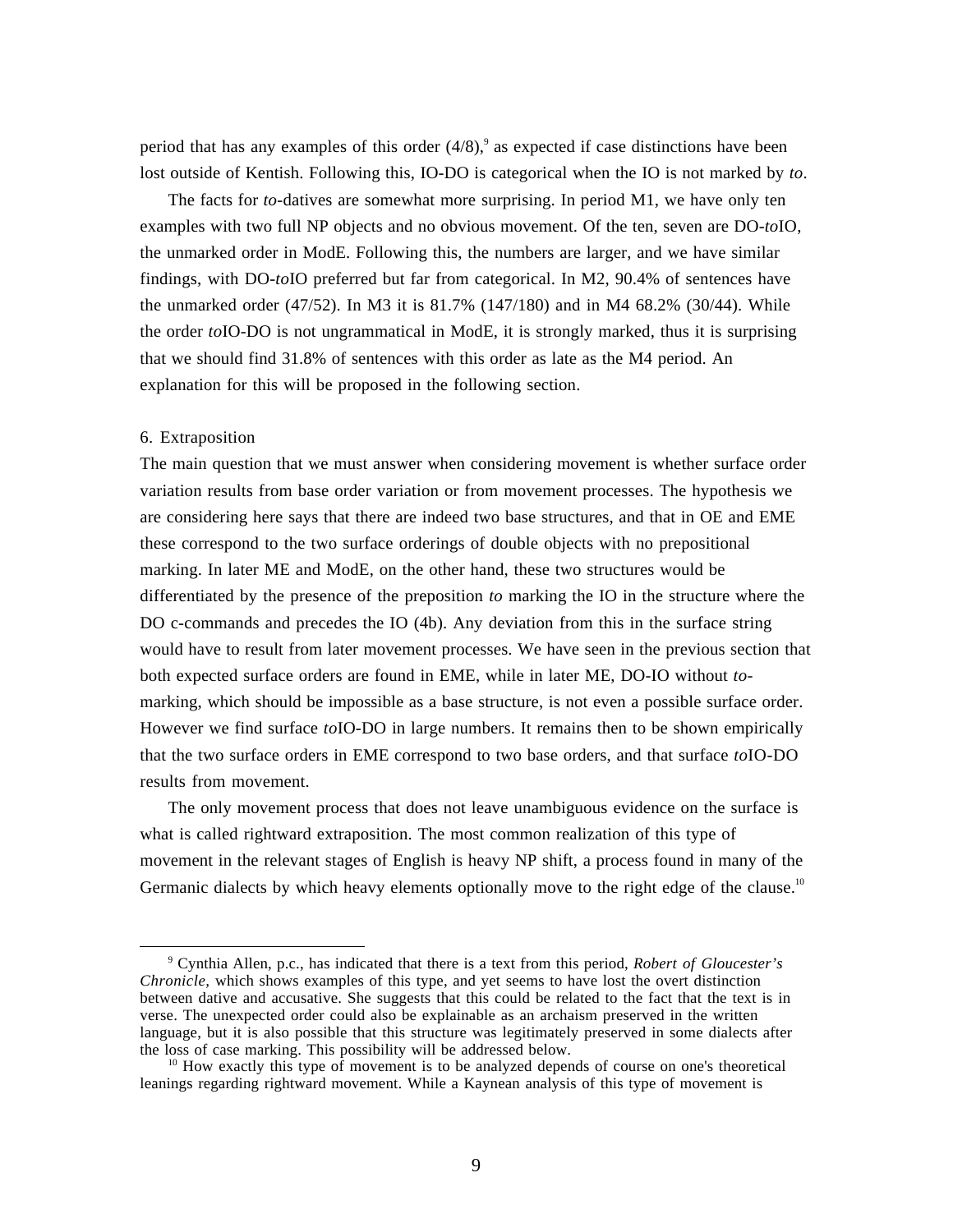In VO clauses it is generally not clear from the surface string whether this has applied or not. However, it can generally be said that the heavier an element is, the more likely it is to extrapose, and a very light element should never extrapose. We can then examine the examples we have for the various object orderings according to the heaviness of their objects and look for patterns. If an order is base generated, we expect the second objects to display the full range of heaviness, including very light examples. If, on the other hand, an order is not base generated, but results only from heavy NP shift, then we expect the second object to be universally heavy. In my study I have used two simple measures of heaviness. Objects can be compared by their length in words and by whether they have an attached subordinate clause.

Looking at *to-*datives, we find a sharp distinction between the two orders. Considering first the matter of attached subordinate clauses, there are 24 direct objects in our ordering data with an attached subordinate clause. 17 of these (70.8%) occur after the indirect object marked with *to*, that is, in the marked position for direct objects. Only seven appear in the normal pre-IO position. Compare this to the fact that, overall, only 19.2% of DOs in *to-*dative constructions occur post IO. Turning to the data for the IOs, 26 of the indirect objects have attached subordinate clauses, of which 19 (73.1%) appear after the DO. Thus it looks like the heaviness of the IO plays a role here too, but this is an illusion. The majority of IOs with a subordinate clause are post DO simply because 80.8% of IOs in general in the *to-*dative are post DO. These data suggest that at least some surface *to*IO-DO ordering is derived from heavy NP shift of the DO, since the heaviness of the DO has a strong effect on its placement, while the weight of the IO according to this measure does not seem to be a factor.

Turning to data from word counts, shown in Table 3, we find further confirmation. If we simply take an average over the weights of the nouns in certain categories, we can quickly get a rough idea of what is happening. The DO in sentences with DO-*to*IO order has an average weight of 1.95 words,<sup>11</sup> while the DO in sentences with *to*IO-DO order is on average 4.45 words, i.e. 2.28 times as heavy. Clearly, the weight of the DO has a definite effect on the ordering. On the other hand, the average IO in DO-*to*IO sentences is 2.58 words, in *to*IO-DO sentences 2.73. That is, they are almost identical, showing that the weight of the IO plays little or no role in the order of the objects. All of this implies that the DO is subject to heavy NP shift, but the IO is not.

certainly possible, all that is relevant here is whether movement has occurred. Therefore I will continue to use the traditional terminology.

<sup>&</sup>lt;sup>11</sup> All object word counts above 5 were treated as 6 to keep unusually heavy objects from skewing the averages. The weights for IOs marked by *to* do not count *to* itself, but only the object marked by it.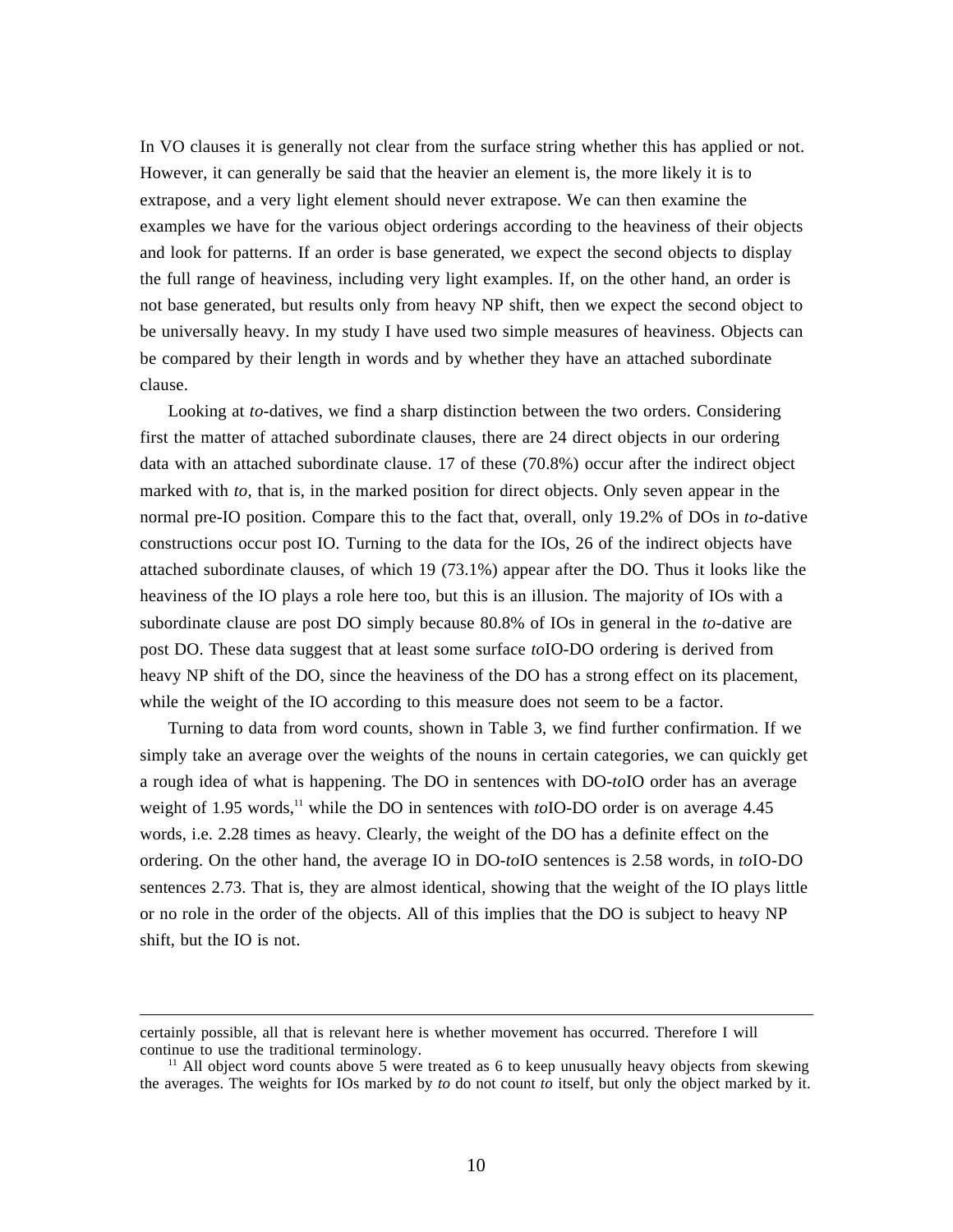# **Table 3**

 $\overline{a}$ 

|                |       | Double Objects |       | to-Datives |
|----------------|-------|----------------|-------|------------|
|                | DO-IO | IO-DO          | DO-IO | IO-DO      |
| N              | 57    | 109            | 231   | 55         |
| avg. DO weight | 1.86  | 3.18           | 1.95  | 4.45       |
| avg. IO weight | 3.65  | 2.1            | 2.58  | 2.73       |

**Effects of weight on object orders**

Looking at the behavior of light objects, there are only two examples of single word direct objects that appear after the *to*IO, and neither is entirely certain. One occurs in a context where it seems that movement of one of the objects occurs for non-heaviness related reasons.<sup>12</sup> The other is the following sentence from the Katherine Group:

(5) &  $\&$  k  $\&$  to ioseph bt wes be zungeste hap i pharaones halle. (CMJULIA,119.390) '...and you gave to Joseph, who was the youngest, happiness in Pharaoh's hall.'

It looks here like *i pharaones halle* could be attached to *hap*, in which case heavy NP shift would be in order, leaving no *to*IO-DO sentences where the DO is a single word. Consider, on the other hand, that nearly half of the direct objects (112/231) that appear before the *to*IO are single words. Indirect objects again behave quite differently, showing little difference between one position and the other in the frequency of single word examples. 16% of post-DO *to*IOs are single words, while 18.2% are single words in pre-DO position.

All of this supports positing a single base order for *to-*datives. The surface order of two full NP objects in this construction is based on the weight of the direct object. Only a heavy DO can follow the *to*IO, a light one must precede it. This indicates that the DO is always base generated before the *to*IO, but can extrapose over it through heavy NP shift. A closer look at object weights can actually help us explain a fact mentioned above that is somewhat odd under this analysis. It was noted at the end of section 5 that the marked order of *to-*datives actually becomes quite a bit more common over the time covered by the corpus. Under my

<sup>&</sup>lt;sup>12</sup> Extraposition of non-heavy objects is possible in certain list contexts in ModE:

<sup>(</sup>i) On Christmas day I gave to my little sister a bike, to my older brother a new sweater, to my mom a book and to my dad a shaving kit.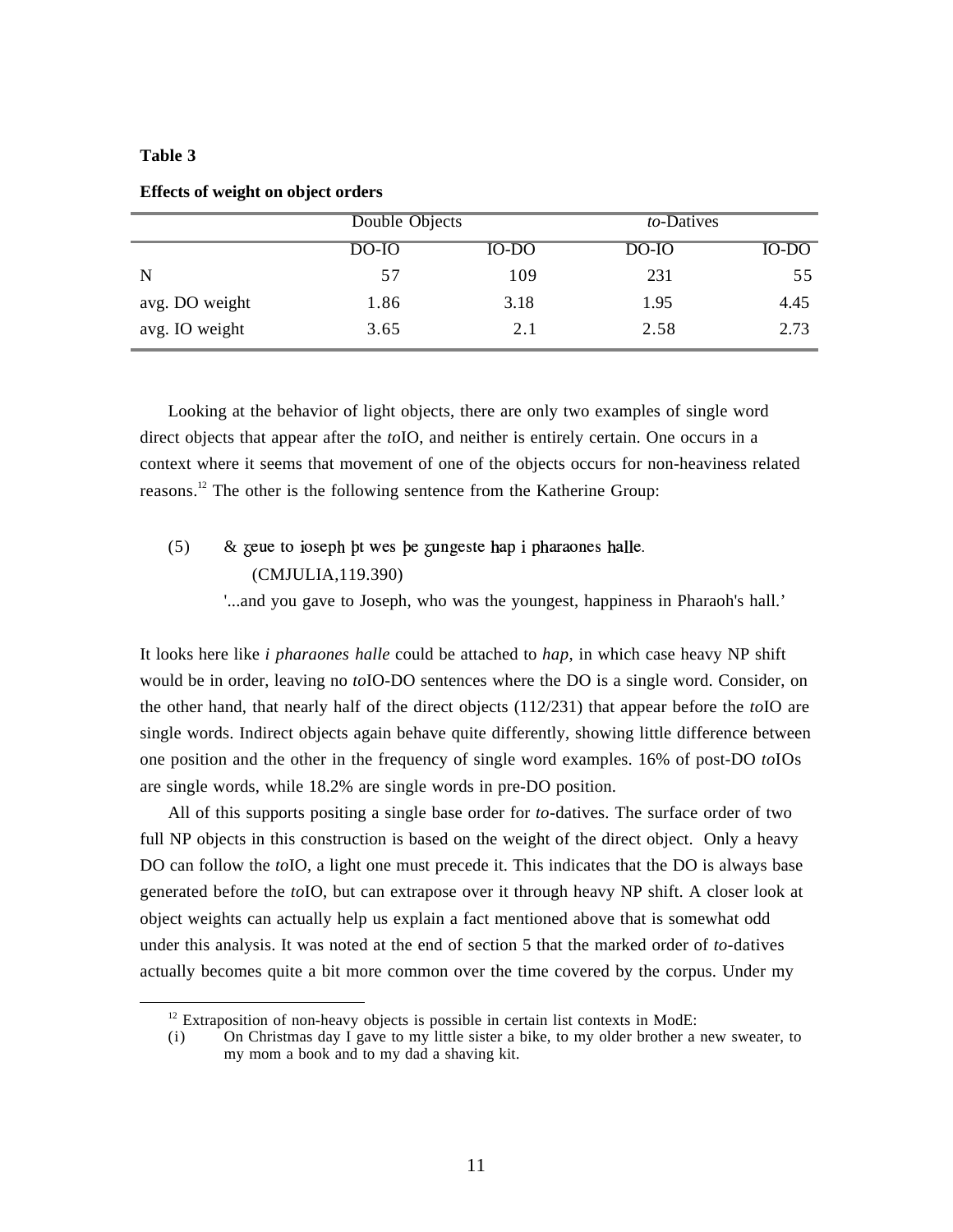hypothesis, this order results from extraposition of heavy DOs. In fact it turns out that the weight of the average DO in a *to-*dative sentence in the corpus increases significantly over time, from 1.4 words in M1, through 1.83 words in M2 and 2.6 words in M3 to 2.7 words in M4. Since DOs are getting heavier, the proposed analysis actually predicts an increase in the frequency of extraposition, and by extension, *to*IO-DO order.

None of this really comes as a surprise. It is not controversial to say that all *to-*datives are base generated with the DO c-commanding the *to*IO. But the data and argumentation used here can serve as a basis for examining the not-so-obvious claim that the object order variation in OE and EME double objects is not (solely) the result of extraposition, but rather reflects the existence of two base orders. If this portion of my hypothesis is correct, then we expect to find very different heaviness data than were discussed above. Indeed there are some important differences which support my hypothesis, although the data are not entirely conclusive.<sup>13</sup> We see a strong general tendency for the second of the two objects to be heavier, but here the constraint seems to apply equally as well to both objects, rather than just the direct object, as can be seen by the comparison in Table 3. DOs that precede the IO are again very light, on average 1.86 words, while those that follow average 3.18 words. Note that this difference is considerably smaller than that in the *to-*datives (a ratio of final/initial weights of 1.71 versus the 2.28 noted above). IOs that precede the DO average 2.1 words, those that follow 3.65 words (a ratio of 1.72, i.e. essentially identical to that for DOs). Thus, unlike in the *to*-dative, the ordering of the objects is equally sensitive to the heaviness of both. This could suggest that both objects can extrapose, or at least that the possibility of extraposition is dependent on the heaviness of both the NP being shifted and the one being shifted past. Alternatively, this could reflect two base generated orders, where heaviness does not condition rightward NP shift, but rather the choice of base object orders, as in ModE (see Ko 1996). If a DO is heavy, it can shift past the IO in a *to-*dative, but more commonly it will trigger use of the double object construction, where it is generated in final position.

The data on attached subordinate clauses suggest the same thing. Only one of 30 subordinate clauses is attached to the first object. That is, regardless of which object a clause is attached to, it tends to surface at the end. The data from final light objects are, however, not exactly what we would expect. There are 27 such DOs, implying that there must be IO-DO underlying order. However, there is only one example of a single word IO in a DO-IO sentence. This is again not a reliable example, since it appears to have the list context described in note 11, and thus might have resulted from non-heaviness related movement.

This seems also to have been the case in ME, as 11 of the 55 *to*IO-DO examples occur in this context, of which 5 are not heavy enough for us to expect heavy NP shift.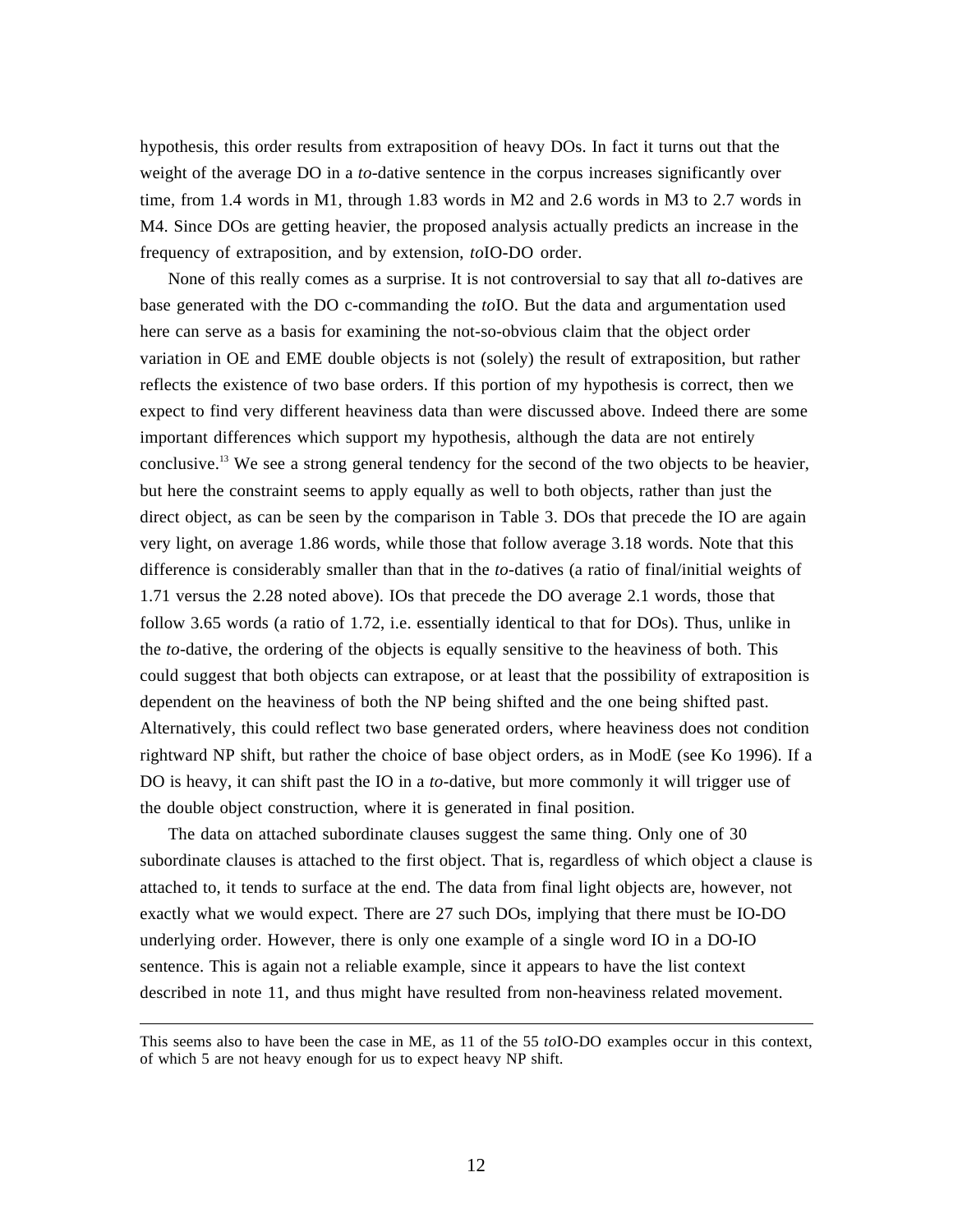This gap is somewhat odd if DO-IO was indeed a base generated order, and will need to be explained, but there are a number of reasons to maintain the current hypothesis in spite of it. To begin with, it is not negative evidence, rather a lack of positive evidence, but positive evidence can be found elsewhere. If we say that DO-IO was not base generated, then we must say that the surface occurrences of it result from extraposition of the IO. But the data on average object weight and attached subordinate clauses, when compared to those from the *to*datives, where extraposition is clearly at work, make this look very unlikely. Additionally, DO-IO is much more common in those texts that exhibit it (35.1% of double objects) than *to*IO-DO order is in *to-*datives (19.2%).

In fact, it may be that extraposition was never available in the double object construction. It is clearly impossible in ModE and, apparently, in ME after the establishment of the *to*dative, even though it has always been possible in the *to*-dative construction. One could argue that extraposition in the double object only became impossible when the loss of case marking in EME created ambiguity between the objects. However, in context there can rarely be any ambiguity as to which object is which (e.g. indirect objects tend to be human, while direct objects tend to be inanimate) and in fact in many of the sentences in the corpus from the period when both orders were possible, the case marking is not sufficient to identify which object is which, yet there seems to be no problem with ambiguity, as in example (6):

 $(6)$  and ure drihten be him swo michel luuede  $\bar{\chi}$  af leue be deuel to binimende him and our lord who him so much loved gave leave the devil to take him his oref. (CMTRINIT,167.2272) his cattle.

'And our lord, who loved him so much, gave the devil leave to take his cattle from him.' [*him* and *his* refer to Job]

Thus the ban on extraposition in double objects could result from something other than the lack of formal distinction between the two objects, in which case it could have also applied in EME. Then all object order variation at that time would have to result from base order variation.<sup>14</sup>

<sup>&</sup>lt;sup>13</sup> Heaviness data for double objects were taken solely from those texts that actually exhibit order variation, i.e. have examples of DO-IO order.

<sup>&</sup>lt;sup>14</sup> An anonymous reviewer points out that it is strange to claim that extraposition of objects was not available in the double object construction, when it was available in the language generally at the time (although of course this is precisely what we find in Modern English). It would in fact be a very strong claim, for which I do not have strong empirical support. I present it only as an interesting possibility to be considered, because the theory laid out here could account for all of the data without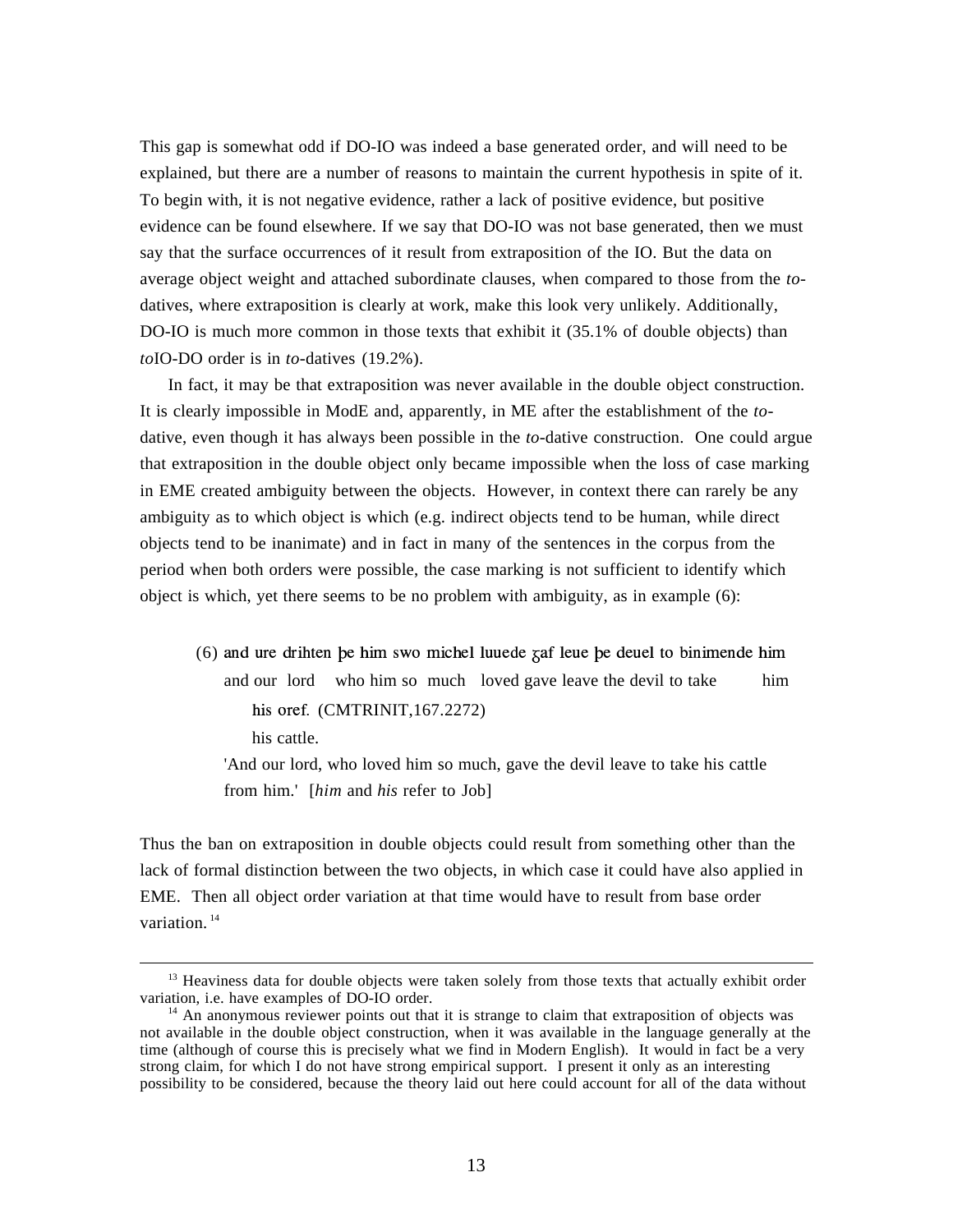#### 7. Pronoun orders

 $\overline{a}$ 

As has been noted above, clauses where a pronoun object precedes a full NP object can tell us little about underlying order due to the general cliticization of pronouns. The inverse order, on the other hand, where a full NP precedes a pronoun, is very interesting indeed. We know that pronouns, being extremely light, do not undergo heavy NP shift, rather we expect them to move leftward as verbal clitics. Furthermore, full NPs do not scramble leftward across pronouns, meaning that an NP before a pronoun can only reflect base order.<sup>15</sup> This is precisely the sort of diagnostic we need to strengthen the results of the last section. There are 22 clear examples of this object order in the corpus like the following from *Vices and Virtues*:

- (7) Al swa so diche swa he hadde are and mildze of  $\zeta$ eu and da giue of de hali all so truly as he had mercy and pity on you and the gift of the holy gaste zew sænte wiðuten earninge... (CMVICES1,21.236) ghost you sent without merits...
	- 'So truly as He had mercy and pity on you, and sent you the gift of the Holy Ghost without merits...'

Precisely how such sentences are to be analyzed is not clear. It must be emphasized that their existence is a bit of a puzzle, given what we know about pronoun ordering in the historical stages of English. There are a number of interesting facts, which will likely play a role in the solution to the puzzle. First, all examples are full NP DO-pronoun IO. Second, there are no examples of this configuration with *to-*datives. Third, all the occurrences I have found are in what, on the surface, appear to be OV clauses. Some of this can, perhaps, be explained away. For example, the lack of such sentences with *to-*datives may result from their restriction to OV clauses, which were themselves disappearing as the *to-*dative became a productive option. Also, the fact that no examples of this type are found where the full NP is the IO and the pronoun is the DO may be merely a statistical accident. It is a pragmatic fact that IOs are much more likely to be pronouns than DOs are (see Snyder 1998). In my searches of the *PPCME2*, for example, I found 1189 sentences with a pronoun IO and a full NP DO, and only 141 sentences with a pronoun DO and a full NP IO. Thus even if a sentence

extraposition in double objects. It is important to note that this is in no way crucial to my analysis, since base order variation could easily exist alongside extraposition.

<sup>&</sup>lt;sup>15</sup> While movement for case checking or something similar may have occurred in such sentences, it would not affect the relative ordering of the objects, since it would presumably apply to both.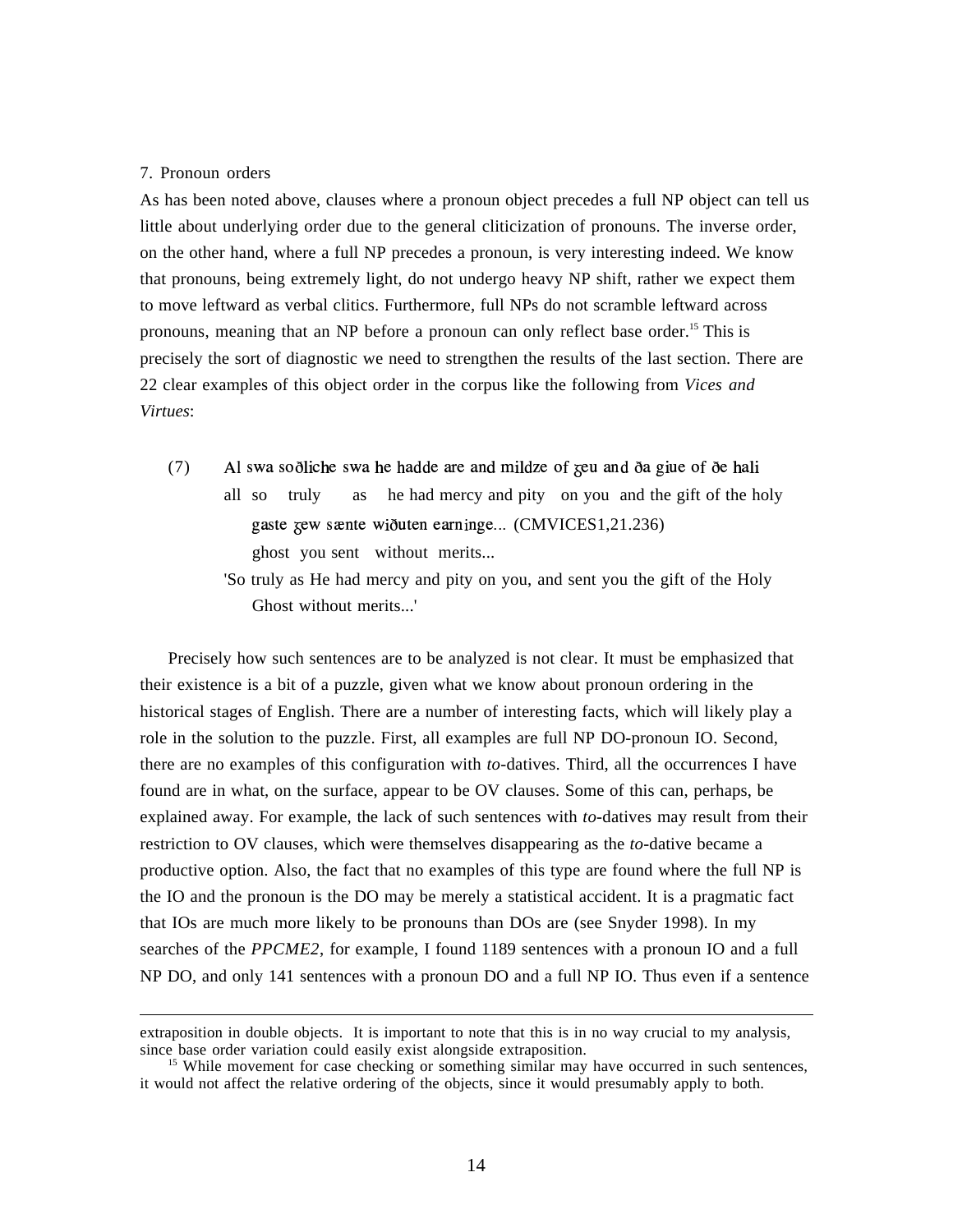with full NP IO and pronoun DO in that order were grammatical, we would expect to find it approximately  $.12$  (=141/1189) times as often as full NP DO-pronoun IO in this corpus. Thus we would predict 2.6 (=.12\*22) examples of this type, and the fact that we find none would then not be such a great surprise.

It may be the case that this sentence type was not grammatical, and that the correct analysis of sentences like (7) above will depend on that fact. It does seem likely that the clause final position of the verb in the examples I have found plays an important role.<sup>16</sup> Whatever the correct analysis turns out to be, these sentences most likely reflect the base order of their objects (Ans van Kemenade, Tony Kroch, personal communication). Assuming that our understanding of how pronouns in ME did and did not move is approximately correct, these are unambiguous examples of DO-IO base order in double objects.

#### 8. Binding

 $\overline{a}$ 

Given the well known work by Barss and Lasnik (1986), Larson (1988), and many others, I must consider data from binding. If examples can be found of ditransitives where one object binds into another, we will have strong evidence for a structure where the first object ccommands the second and precedes it in the base order.<sup>17</sup> Of course, there are some complications. The most important weakness of a corpus versus native speaker judgments is the lack of negative evidence, and it so happens that clear instances of binding are relatively uncommon in actual texts. Thus positive binding facts found in the corpus will be very important, but very little can be concluded if binding examples are not found in a given configuration, unless it can be demonstrated that the absence is statistically significant.

Searching the *PPCME2*, I found 10 clear examples of a quantifier in one object binding a possessive pronoun in the following object, e.g.:

- $(8)$  a. ye sal for-giue alle men daire trespas for de loue o gode.  $(CMBENRUL,19.639)$ '...you shall forgive all men their sins, for the love of God.'
	- b. Al bus was done, forto teche yche cristen man his byleue. (CMMIRK,51.1450) 'All this was done to teach each Christian man his belief.'

<sup>&</sup>lt;sup>16</sup> An anonymous reviewer has pointed out that this pattern is to be found in Old English as well "as a minority pattern, overwhelmingly in clauses where either the finite or the non-finite verb follows, so in OV structures. Almost all involve dative pronouns, though there are a few accusative pronouns." Thus the lack of this sentence type in the corpus where the pronoun is the DO could really be no more than a statistical accident, but the OV generalization remains.

<sup>&</sup>lt;sup>17</sup> Koopman 1990 used this method to investigate OE, finding good evidence for IO-DO order, but only one binding example with DO-IO order.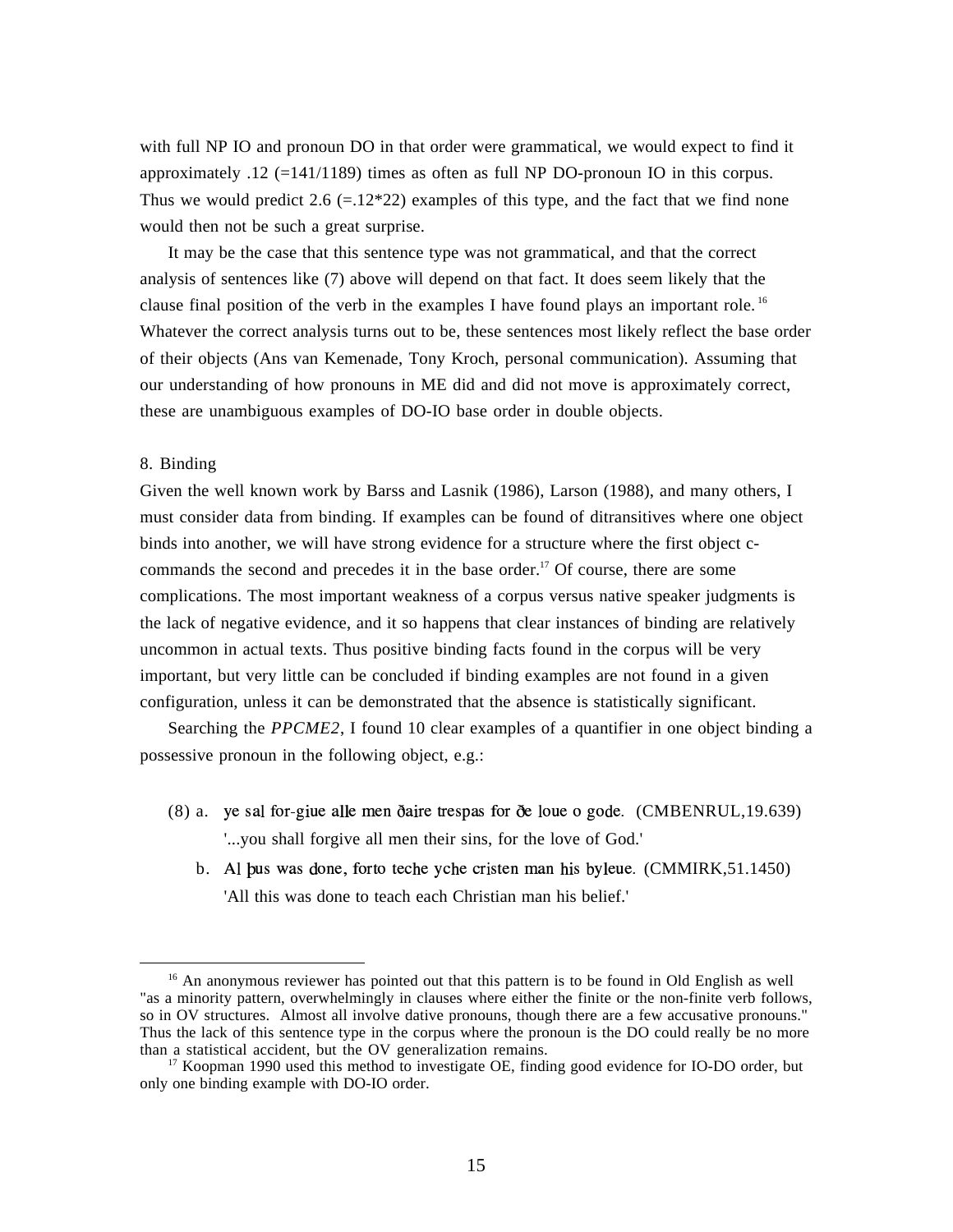All 10 examples are double objects where the indirect object binds into the direct object. This confirms that IO-DO was a base generated order, but again the lack of examples with the DO binding into the IO does not force us to deny underlying DO-IO. In fact, there is statistical reason to expect that we would not find any examples of binding from the DO into the IO. The type of binding being tested here requires that the object containing the binding quantifier be a possible possessor, since the quantifier will bind a coreferent possessive pronoun. It is a cross-linguistic fact that indirect objects tend to be human, i.e. stereotypical possessors, while direct objects tend to be inanimate, and thus rarely possessors. If only very few direct objects are capable of being possessors, then extremely few will act as binders, since actual binders make up only a fraction of potential binders. This can be formalized as in Table 4. There are 279 examples of IO-DO double objects with human indirect objects.<sup>18</sup> Of these indirect objects, 10 actually bind into the direct object, i.e. 3.58%. In the corpus there are a grand total of 3 human direct objects in DO-IO double object sentences.<sup>19</sup> If the facts from the IO-DO sentences are indicative of how often binding occurs, then we expect 3.58% of these direct objects to be binders, or .11 total examples in the corpus. Even if binding from the direct object into the indirect object is possible in early ME double objects, we predict that the corpus will contain no examples of it. Similar calculations for the *to-*datives predict .29 DO-IO binding examples and 1.83 IO-DO binding examples, again accounting for the fact that we find none.

# **Table 4**

 $\overline{a}$ 

#### **Estimates for binding examples**

| IO-DO Double objects with human IO:               | 279   |
|---------------------------------------------------|-------|
| Number of these that bind into DO:                | 10    |
| Actual binders over total binders:                | .0358 |
| DO-IO double objects with human DO:               | 3     |
| times .0358 (estimated number of actual binders): | .107  |
| DO-IO to-datives with human DO:                   | 8     |
| times .0358:                                      | .286  |
| IO-DO <i>to</i> -datives with human IO:           | 51    |
| times .0358:                                      | 1.83  |

9. Formalizing and extending the hypothesis

<sup>&</sup>lt;sup>18</sup> In these counts, all NPs that are human-like in their ability to be possessors are counted as human, thus for example, God, the devil and angels are 'human.<sup>3</sup>

<sup>&</sup>lt;sup>19</sup> Recall that there are only 57 DO-IO double objects to begin with.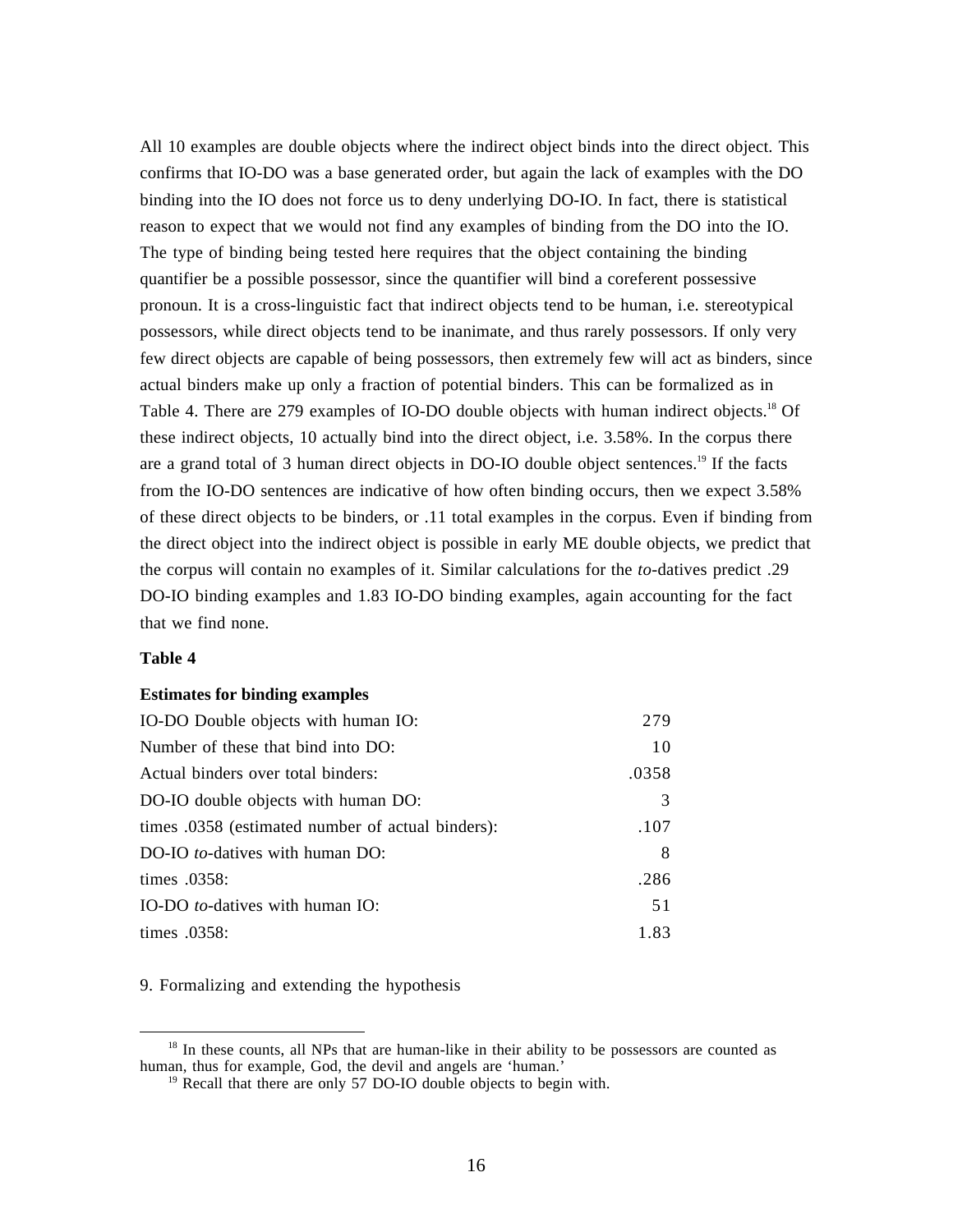The empirical evidence presented in the preceding sections supports several points of the hypothesis presented at the beginning of this paper. First, the EME double object actually had two different structures corresponding to the two surface orders, one in which the IO ccommanded the DO, and one in which the DO c-commanded the IO. Second, the *to-*dative construction appeared in EME, simultaneous with the loss of dative-accusative case distinctions. Third, this *to-*dative had only one underlying structure, in which the DO ccommanded the IO, with the inverse surface order resulting from extraposition of the DO. Fourth, sentences with a structure where the DO c-commanded the IO and the IO was not marked by *to* disappeared at the same time that the *to-*dative appeared. In this section I will relate all of this by proposing a way to think about the mechanics of the changes that occurred, and specifically the role of case. This theory will lend support to the idea that the *to-*dative is a direct continuation of the lost double object order, and will allow us to explain some additional facts along the way that would otherwise remain puzzling.

As a starting point for this analysis I pose two questions: how do the arguments in ditransitive sentences get case, and why is it that only the IO in *to-*datives requires prepositional marking in ModE? Both questions have essentially the same answer, which is fairly clear if we consider again Harley's model in (4a,b). In both structures, the higher object receives structural case from the immediately dominating causative morpheme. The lower arguments are, however, in a different situation. In the double object structure, the DO is the complement of HAVE. If this abstract morpheme behaves like its overt verbal counterpart, then it assigns structural accusative case to its object. The IO in the *to-*dative, however, is not the complement of a verbal predicate, but of a locative, which arguably assigns an oblique case. This is implicit in Harley's trees, where it can be seen that  $P_{HAVE}$  takes a DP complement, while P<sub>LOC</sub> takes a PP complement. Thus it is clear why only the IO in the *to*-dative needs prepositional marking. About the change then, we can say that ModE obliques must be realized as PPs, while in older stages of the language, they could be realized as DPs with overt oblique case marking.

In fact, we can go one step further if we modify the labeling of Harley's structures slightly. Rather than calling both HAVE and LOC abstract prepositions, I will say explicitly that HAVE is a verbal predicate, and LOC is a non-verbal predicate, perhaps an adjective.<sup>20</sup> HAVE, like *have*, can take a direct object, which it marks with accusative case. LOC, like two place locative adjectives along the lines of *close,* takes a PP complement. In this way we can account for the difference in case marking by referring to the categorial status of the

<sup>&</sup>lt;sup>20</sup>If the prepositional status of these predicates should prove to be crucial, then HAVE can be thought of like most English prepositions that take a bare DP complement, while LOC would be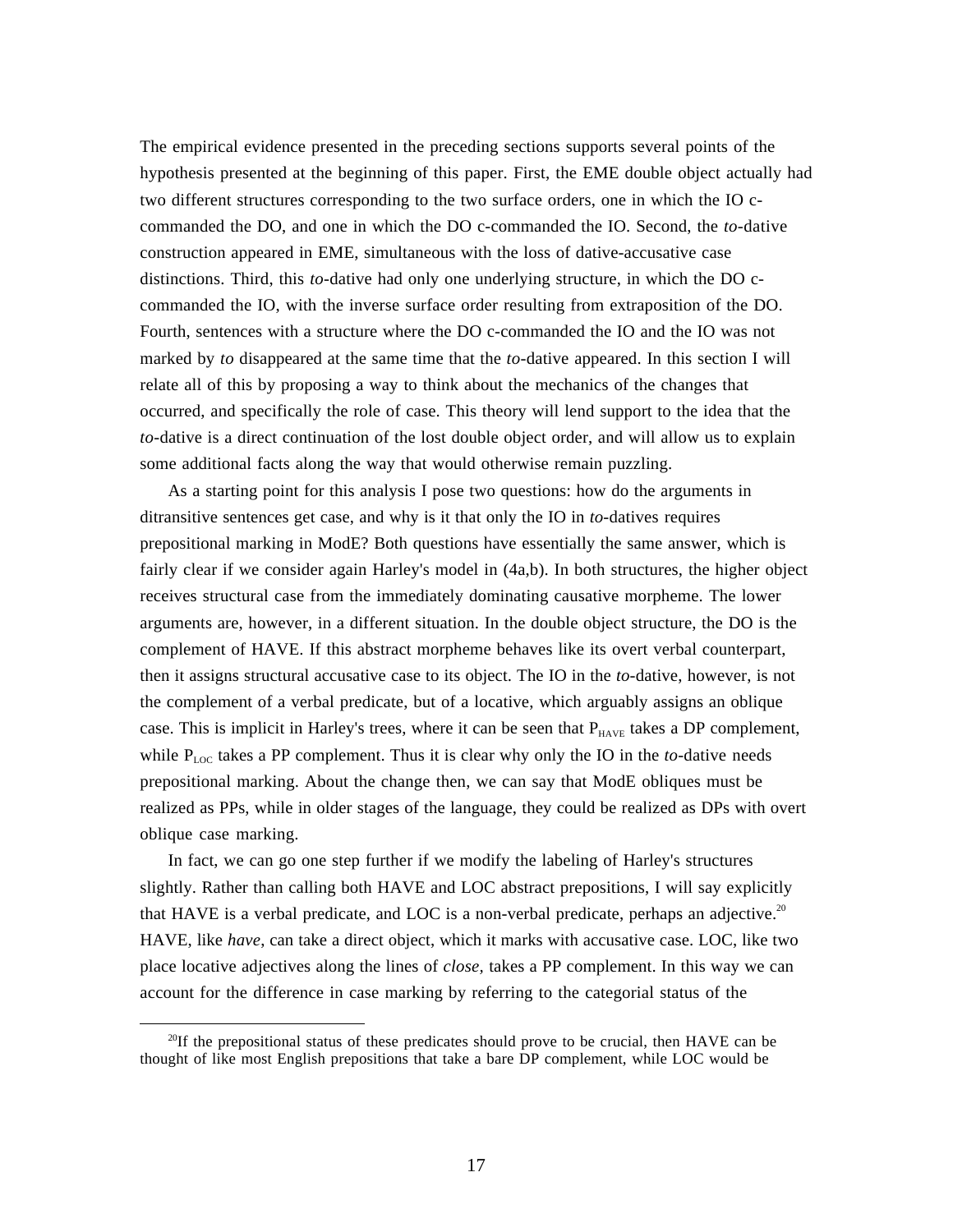predicates, rather than taking recourse to a semantic or lexical explanation. At this point we can simply say that, in general, predicates like LOC subcategorize for obliques, and these were realized as DPs with overt case in OE and EME, which were replaced by PPs when case marking was lost. In a descriptive sense, this is clearly what happened in the history of English and many other languages.

It might be possible, however, to analyze oblique case marked DPs as PPs where the preposition is realized or marked by the case marking on the DP.  $.^{21}$  This could be formulable in terms of ideas recently developed by Kayne (1998) concerning the derivation of PPs and Roberts and Roussou (1999) concerning syntactic affixes and the phonological realization of functional material. This would allow us to simply say that predicates like LOC always take PP complements. When case marking was phonologically reduced in EME, movement of the DP to the site where it attached to the affix was lost, and a new, non-affixal preposition was required for the realization of the PP head's functional material in the sense of Roberts and Roussou. PP complement sentences like (3) above would have provided a source for this. When occurring with a human goal, their semantics overlapped extensively with those of true datives. Since they even had the same surface string as a DO-IO ditransitive, the learner was able to posit the structure given in (4b) once P-DP won out over DP-CASE as the normal way to realize "oblique" PPs. Such an extension to my basic analysis must be regarded as highly speculative, but it is suggestive as an account for the changes observed in the history of English.

something like *next*, which takes a PP complement headed by *to*. All else in the discussion would remain unaffected.

<sup>&</sup>lt;sup>21</sup> This is hardly a new idea, although it has proved problematic to make it work (see Beard 1995 for one attempt and some references). Thus the suggested analysis of obliques represents little more than speculation on a direction for future research.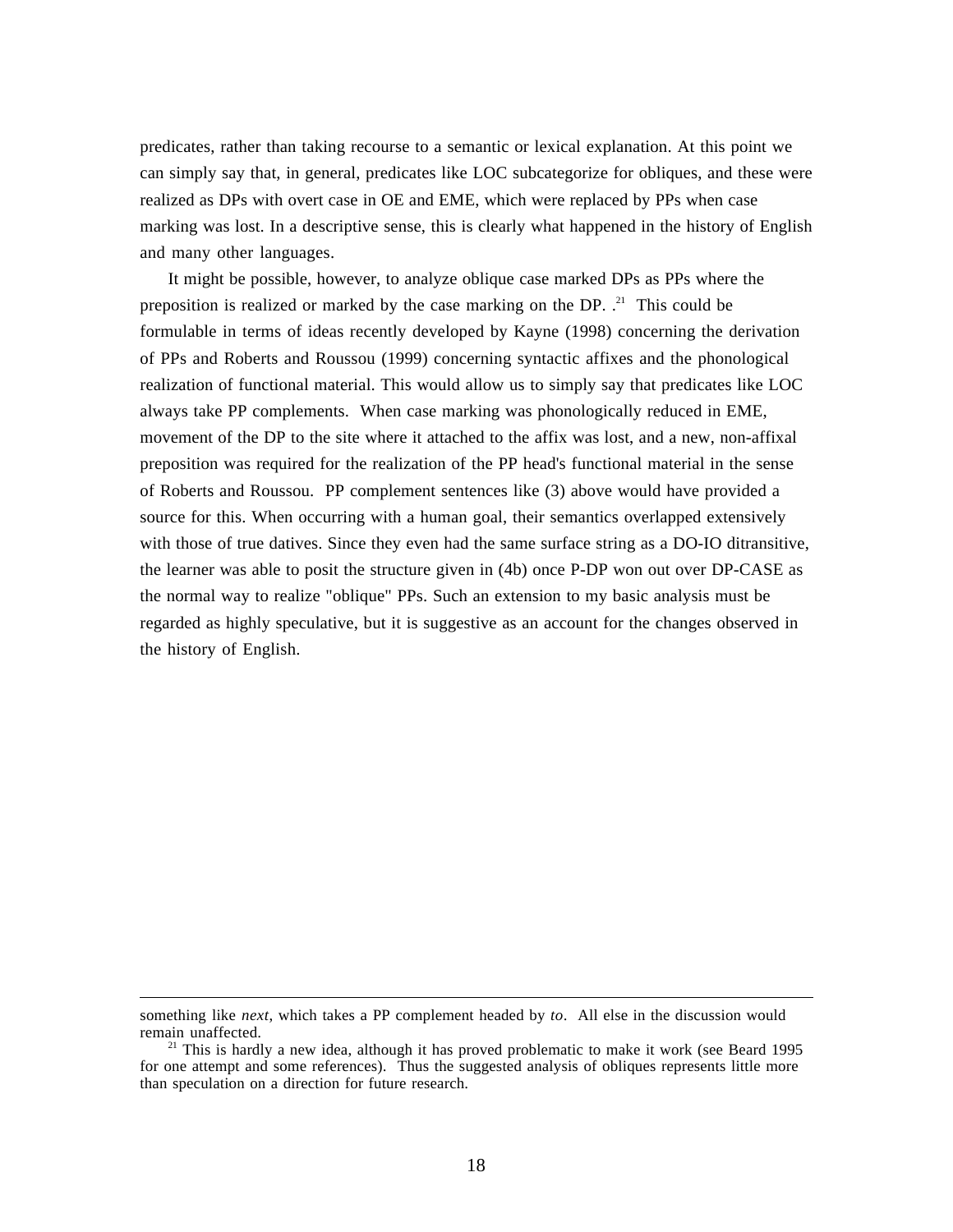#### References

- Allen, C. 1995. *Case Marking and Reanalysis*. Oxford: Clarendon Press.
- Barss, A. and H. Lasnik. 1986. A note on anaphora and double objects. *Linguistic Inquiry* 17:347-354.
- Beard, R. 1995. *Lexeme-Morpheme Base Morphology*. Albany: State University of New York Press.
- Collins, C. and H. Thráinsson. 1996. VP-Internal Structure and Object Shift in Icelandic. *Linguistic Inquiry* 27:391-444.
- Harley, H. 1999. Possession and the Double Object Construction. Ms., University of Arizona, Tucson.

Jackendoff, R. 1990. On Larson's Treatment of the Double Object Construction. *Linguistic Inquiry* 21: 427-456.

- Kayne, R. 1994. *The Antisymmetry of Syntax*. Cambridge, Mass.: MIT Press.
- Kayne, R. 1998. A Note on Prepositions and Complementizers. Ms., New York University, New York.
- Kemenade, A. van. 1987. *Syntactic Case and Morphological Case in the History of English*. Providence, R.I.: Foris Publications.

Ko, E.-S.. 1996. On the Unmarkedness of the Double Object Construction. Ms., University of Pennsylvania, Philadelphia.

- Koopman, W. 1990. *Word Order in Old English*. Doctoral dissertation, University of Amsterdam.
- Kroch, A. 2000. Syntactic Change. In M. Baltin & C. Collins, eds. *The Handbook of Contemporary Syntactic* Theory. Maldon, Mass.: Blackwell.
- Kroch, A. and A. Taylor. 1999. *Penn-Helsinki Parsed Corpus of Middle English, second edition*. University of Pennsylvania, Philadelphia.

Kroch, A. and A. Taylor. 2000. Object order in Middle English. Ms., University of Pennsylvania, Philadelphia.

Larson, R. 1988. On the Double Object Construction. *Linguistic Inquiry* 19:335-391.

Mitchell, B. 1985. *Old English Syntax*. Oxford: Clarendon Press.

Oehrle, R.T. 1976. *The grammatical status of the English dative alternation*. Doctoral dissertation, MIT, Cambridge, Mass.

Pesetsky, D. 1995. *Zero Syntax: Experiencers and Cascades*. Cambridge, Mass.: MIT Press. Pintzuk, S. and A. Kroch. 1989. The rightward movement of complements and adjuncts in the Old English of Beowulf. *Language Variation and Change*. 1:115-143.

Randall, B. 2000. CorpusSearch: a Java program for searching syntactically annotated corpora. Philadelphia: Dept. of Linguistics, University of Pennsylvania.